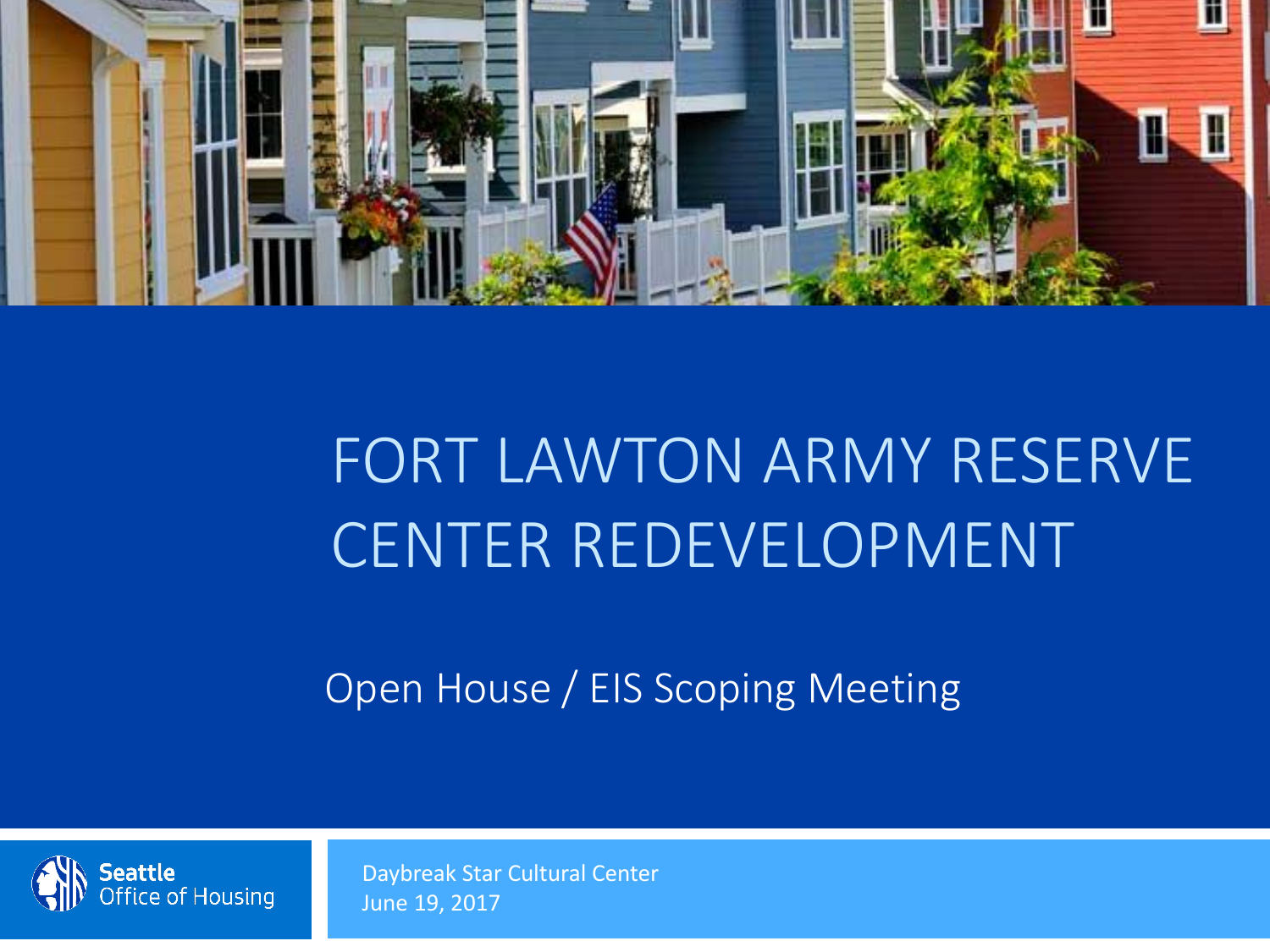# History and Past Planning

- **Military History:** Fort Lawton established in 1890s as an Army installation consisting of over 700 acres
- **Creation of Discovery Park:** U.S. Army deemed much of the property surplus in 1960s, leading to transfer of most of the property to the City of Seattle for the creation of Discovery Park
- **McKinney-Vento Act:** Federal response to homeless crisis; established requirements on federal agencies to make surplus federal property available for homeless assistance
- **2005 Base Realignment and Closure Commission (BRAC)** decided to close the 70<sup>th</sup> Regional Support Command headquarters
- **2008 Fort Lawton Redevelopment Plan** adopted after extensive public process, calling for creation of a mixed income community with homeless and market rate housing, preservation of wildlife habitat and development of a new neighborhood park

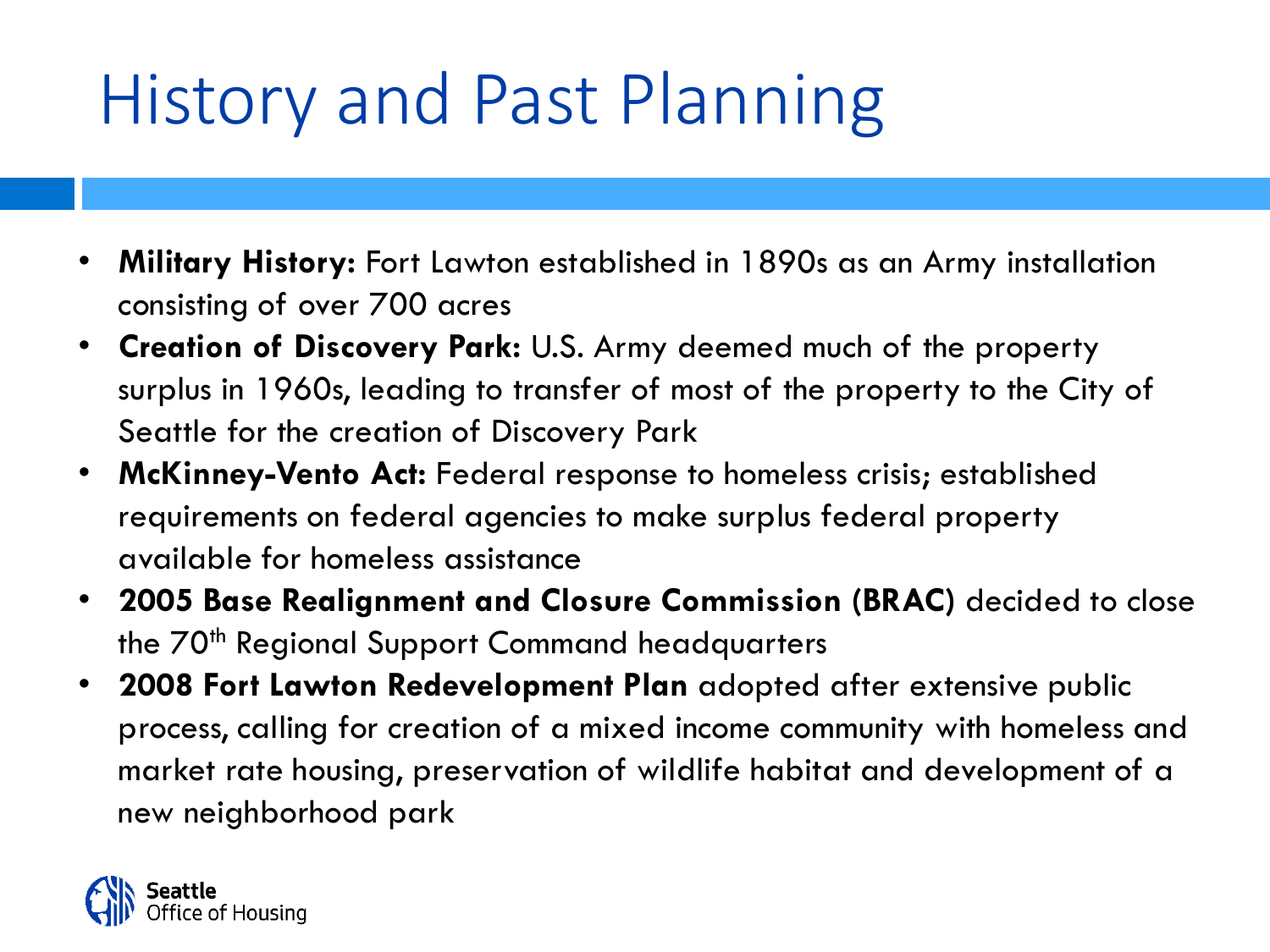# Today's Context

#### **Growing Housing and Homelessness Crisis:**

- Over 45,000 households in Seattle spend more than half of their income on housing.
- Average one-bedroom rents increased 35% in 5 years, putting housing in Seattle further out of reach for low wage workers.
- In November of 2015, Seattle and King County declared a state of emergency around homelessness
- 8,522 people were homeless in Seattle in 2017, including 3,857 living unsheltered.

#### **Growing population and demand for park space:**

• The City estimates that Seattle's population will increase by 120,000 new residents over the next 18 years. Seattle Parks and Recreation (SPR) will need to continue to acquire parkland in order to maintain the desired citywide level of service.

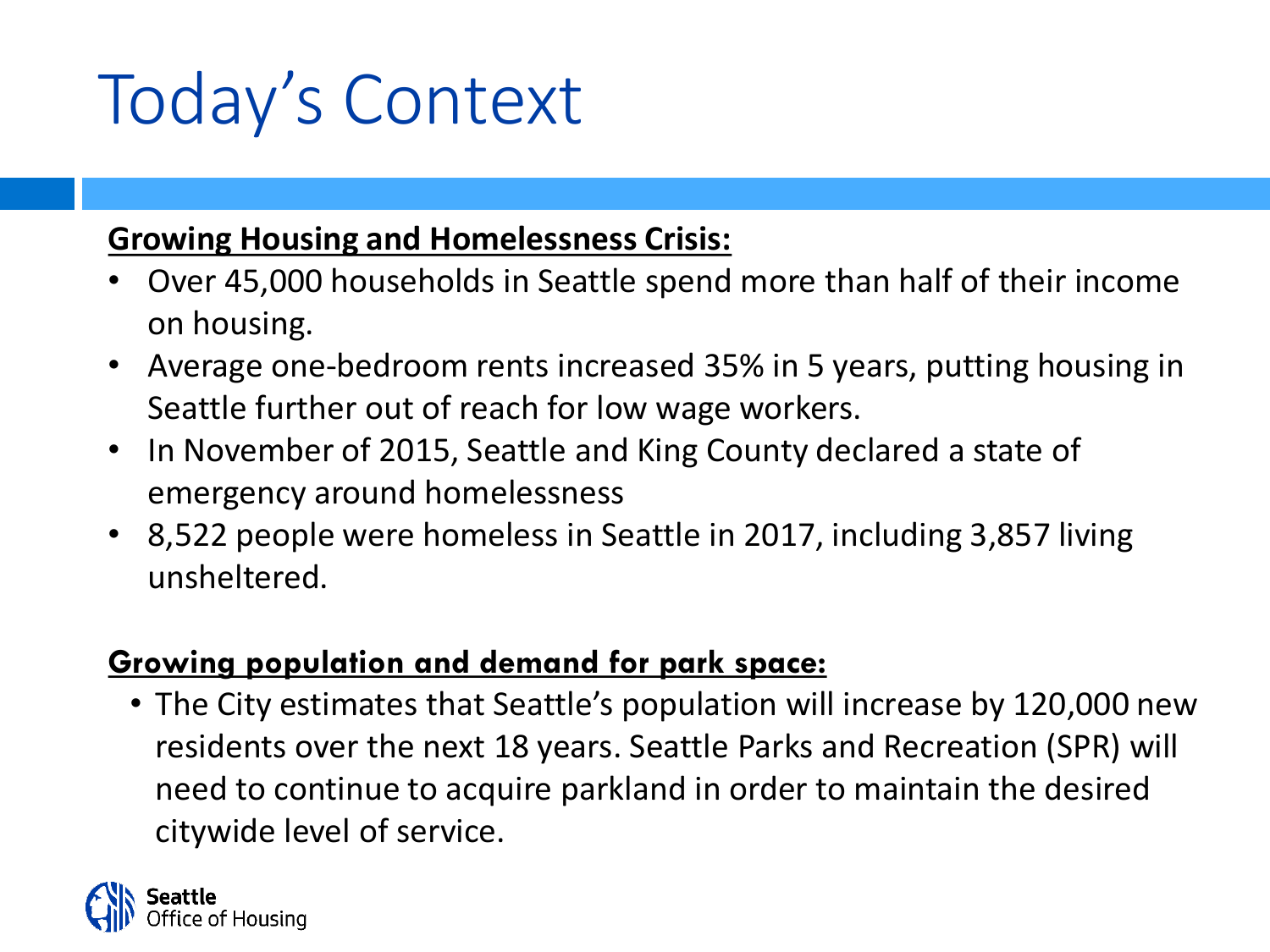# Vision for Fort Lawton

An **affordable, livable community** that creates opportunities for those with low incomes to live in the Magnolia neighborhood, and takes advantage of the opportunity to increase recreational and open space for Seattle.

Core components include:

- Supportive housing with on-site services for homeless seniors, including veterans;
- Affordable rental housing for low-wage workers and their families;
- Affordable homeownership opportunities for low-income families;
- Preservation of existing natural areas that support wildlife habitat;
- Development of a public park; and
- Re-use of one of the structures and associated parking as a maintenance facility for Seattle Parks and Recreation.

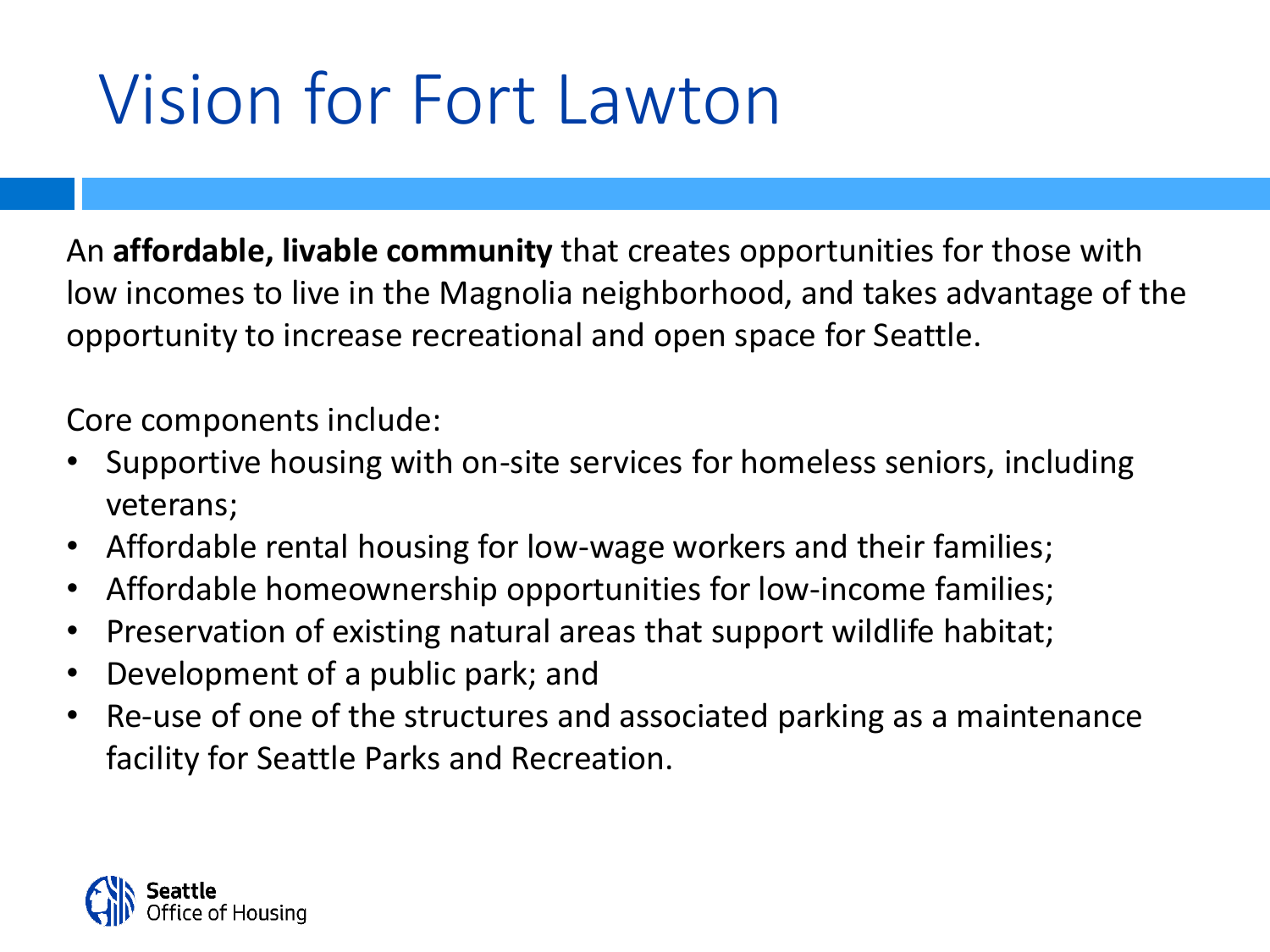# Housing Component at Fort Lawton

#### Number of Units

Senior Supportive Housing: 85 units Affordable Rental Housing: 75 to 100 units Affordable Ownership Housing: Up to 50 units

**Housing Types:** 

Lowrise apartments, Rowhouses, Townhouses

**Housing Partners** 

Catholic Housing Services

Habitat for Humanity

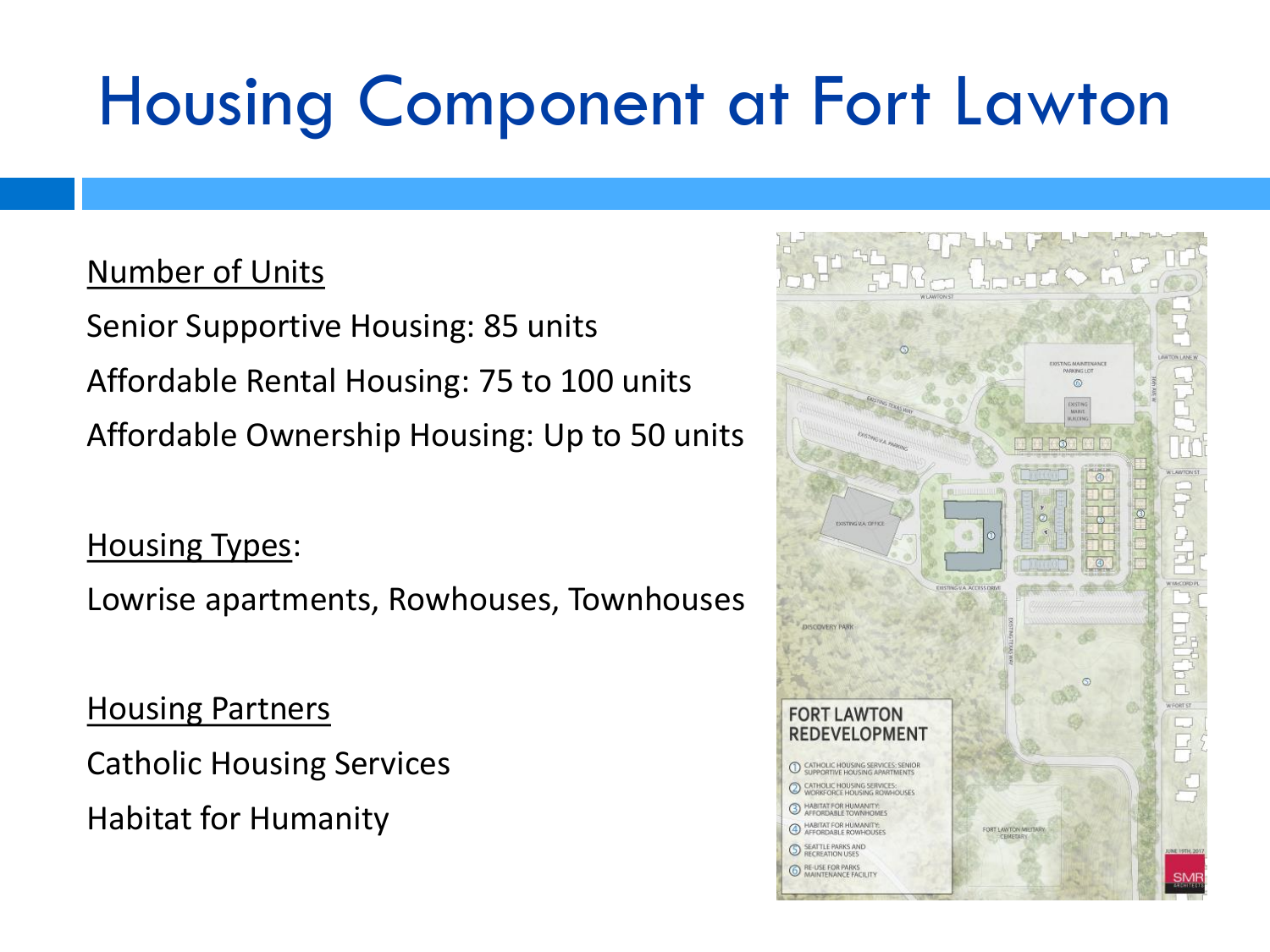# Seattle Office of Housing

The **Seattle Office of Housing** builds strong healthy communities and increases opportunities for people of all income levels to live in our city.

- 35 years of investments in affordable housing throughout the city to serve low-wage workers and their families, seniors, and people with disabilities.
- Commitment to affirmatively furthering fair housing
- Partner in helping solve the homelessness crisis
- Deploying new strategies across the city to increase housing affordability (Housing Affordability and Livability Agenda)



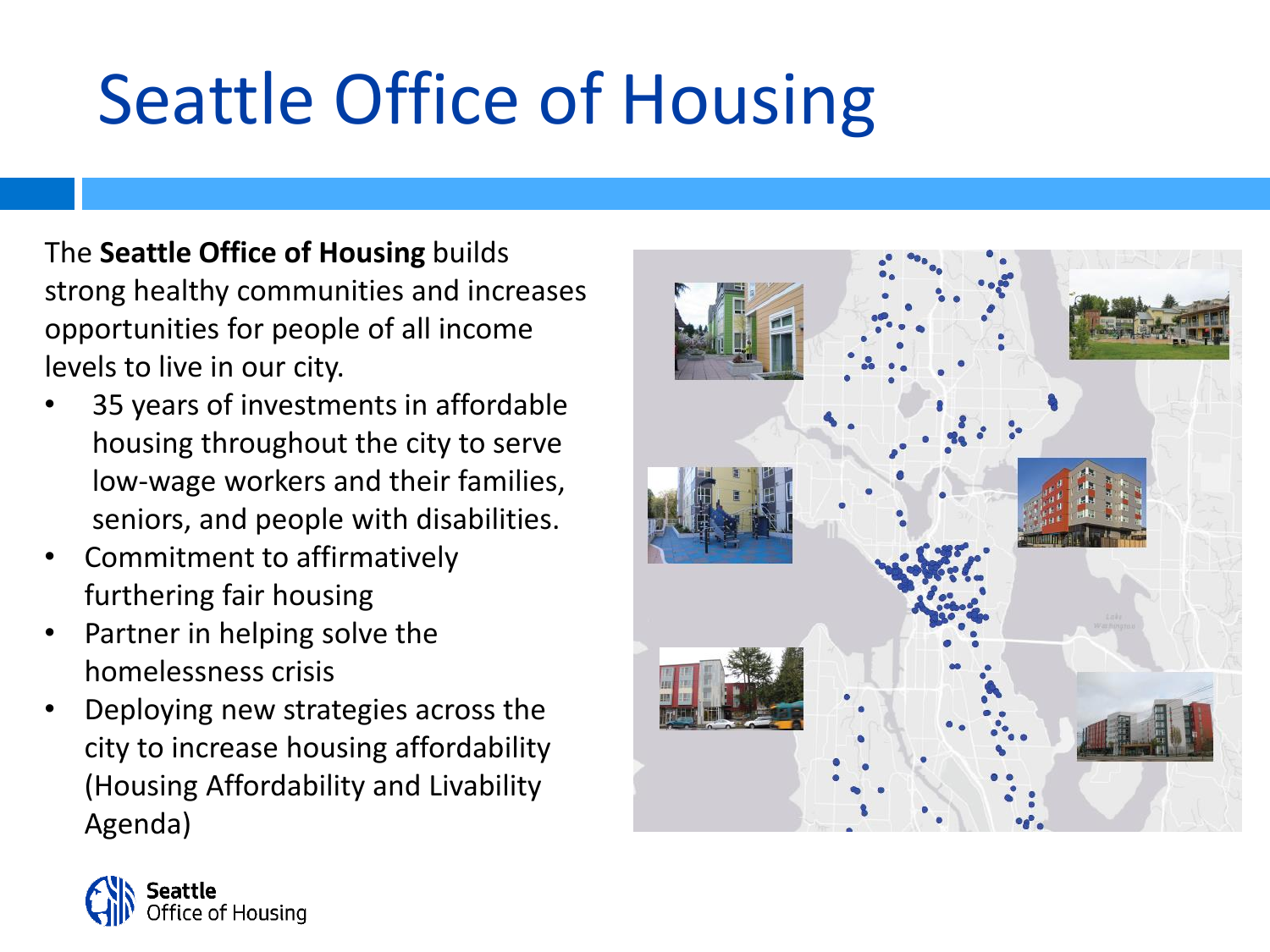# What is Affordable Housing?

Housing is affordable if it costs no more than 30% of household income.

**Affordable Rental Housing** typically serves households earning up to 60% of area median income (\$46,080 for a 2-person household), which includes child care workers and people living on social security.





**Affordable Ownership Housing** serves households earning up to 80% of area median income (\$72,000 for a 4-person household), which includes administrative assistants and medical assistants.

**Quality and Sustainability:** City-funded housing meets the statewide Evergreen Sustainable Development Standard, and is built for long-term sustainability.

**Long-term Affordability:** City-funded housing remains affordable for at least 50 years. Buildings are owned and managed by community partners, with long-term oversight provided by the Seattle Office of Housing.

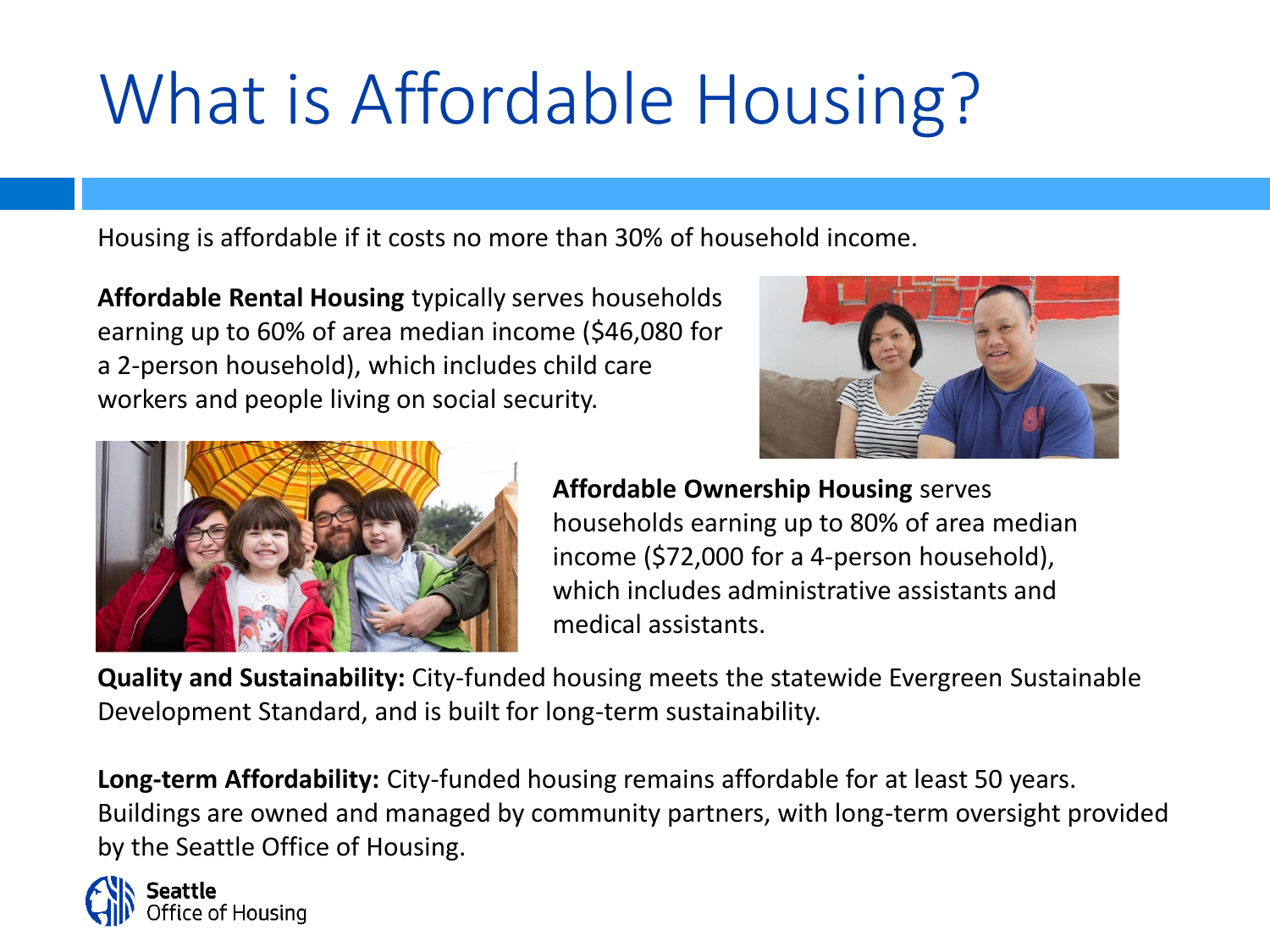#### What is Permanent Supportive Housing?

Supportive housing is a proven solution to the complex challenge of homelessness. It combines affordable housing with services to help people live with stability, autonomy, and dignity. Seattle is a national leader in supportive housing, with experienced providers operating in neighborhoods across the city.

- Services are designed to meet the needs of residents, including case management, counseling, meal programs, and transportation assistance
- Measurable success in improving housing stability, employment, mental and physical health outcomes for homeless people with high barriers to housing
- Cost-effective approach that creates savings in health care and other systems

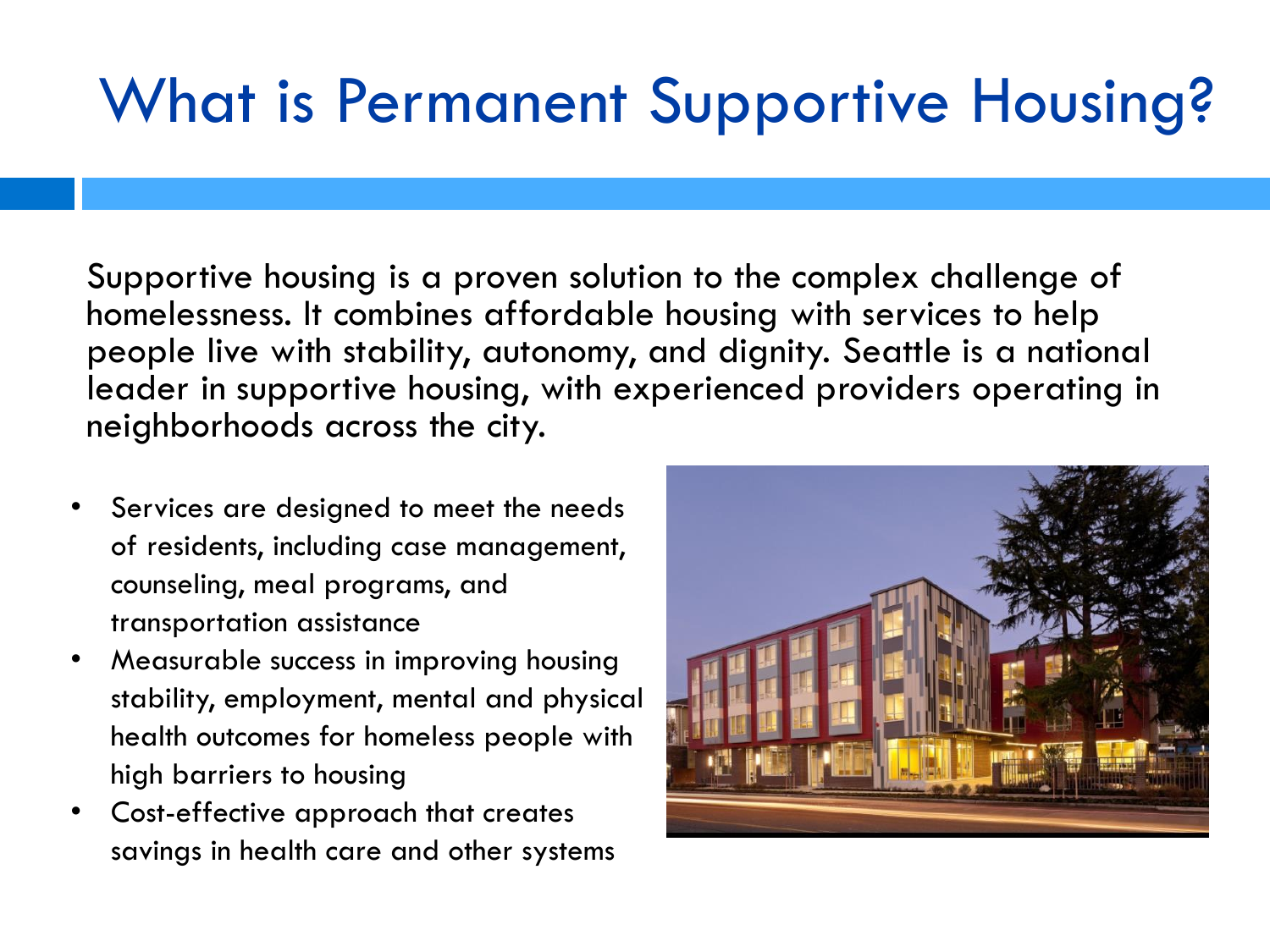## Parks Component at Fort Lawton

- Newly developed park space would include **some of the following uses**: active park facilities such as a dog off leash area, play area(s), playfield(s) and other sports facilities, water-feature/spray park/pool, trail(s) and walking path(s), bicycle facilities and trails, restrooms, concessions, restoration and preservation of native vegetation.
- To protect the integrity of Discovery Park, newly developed park space will be considered a new facility, not an extension of Discovery Park.
- Committed to engage in extensive outreach and public engagement for the future use of the Fort Lawton area when funding becomes available. Until that time the property will be treated as a land-banked site.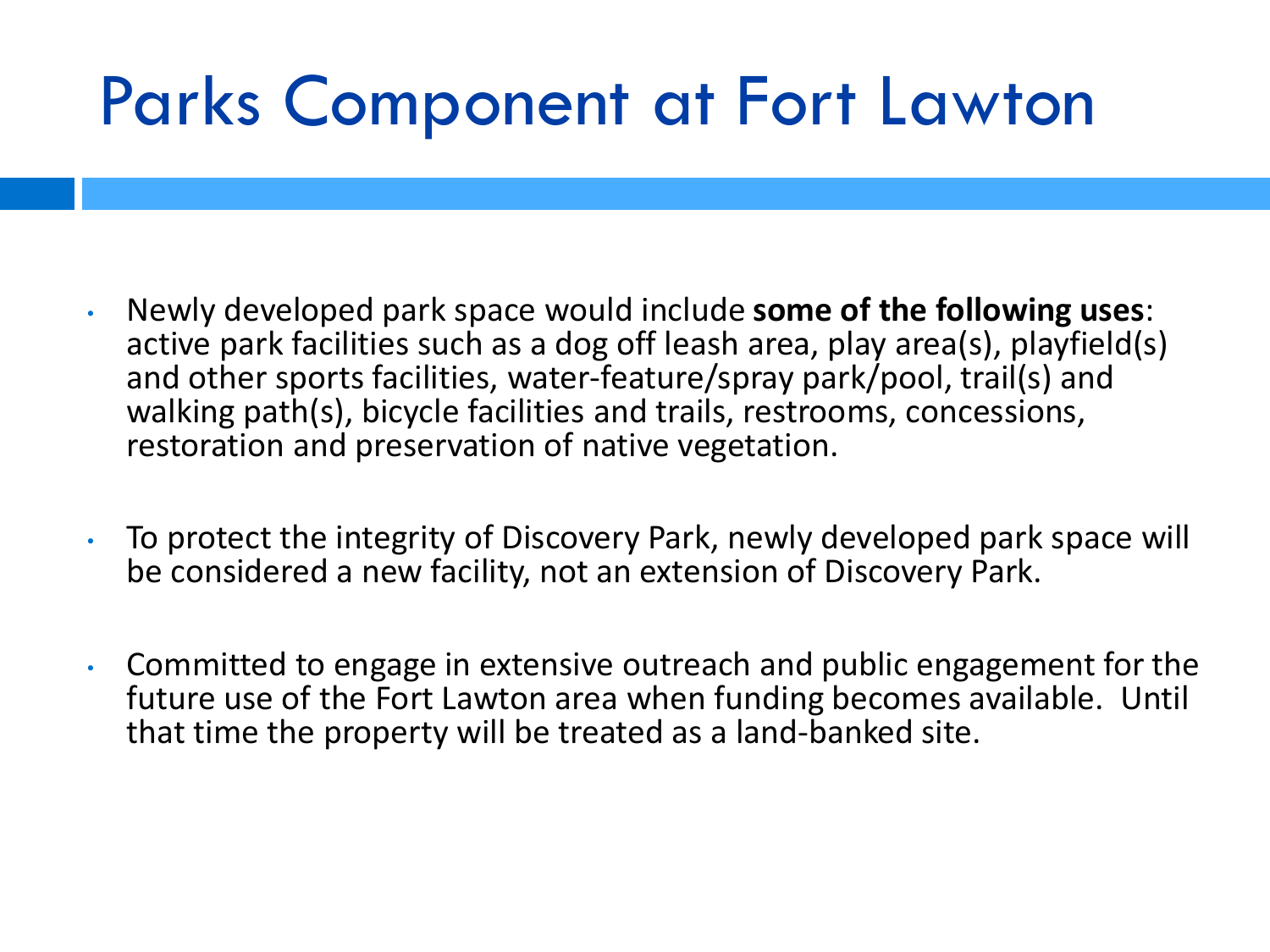# Seattle Parks and Recreation

**Seattle Parks and Recreation** provides welcoming and safe opportunities to play, learn, contemplate and build community, and promotes responsible stewardship of the land.

- Manages a 6,414-acre park system with of over 485 developed parks and extensive natural areas.
- Commitment to acquire new property and expanding capacity at existing parks and facilities for the benefit of the City's growing population.



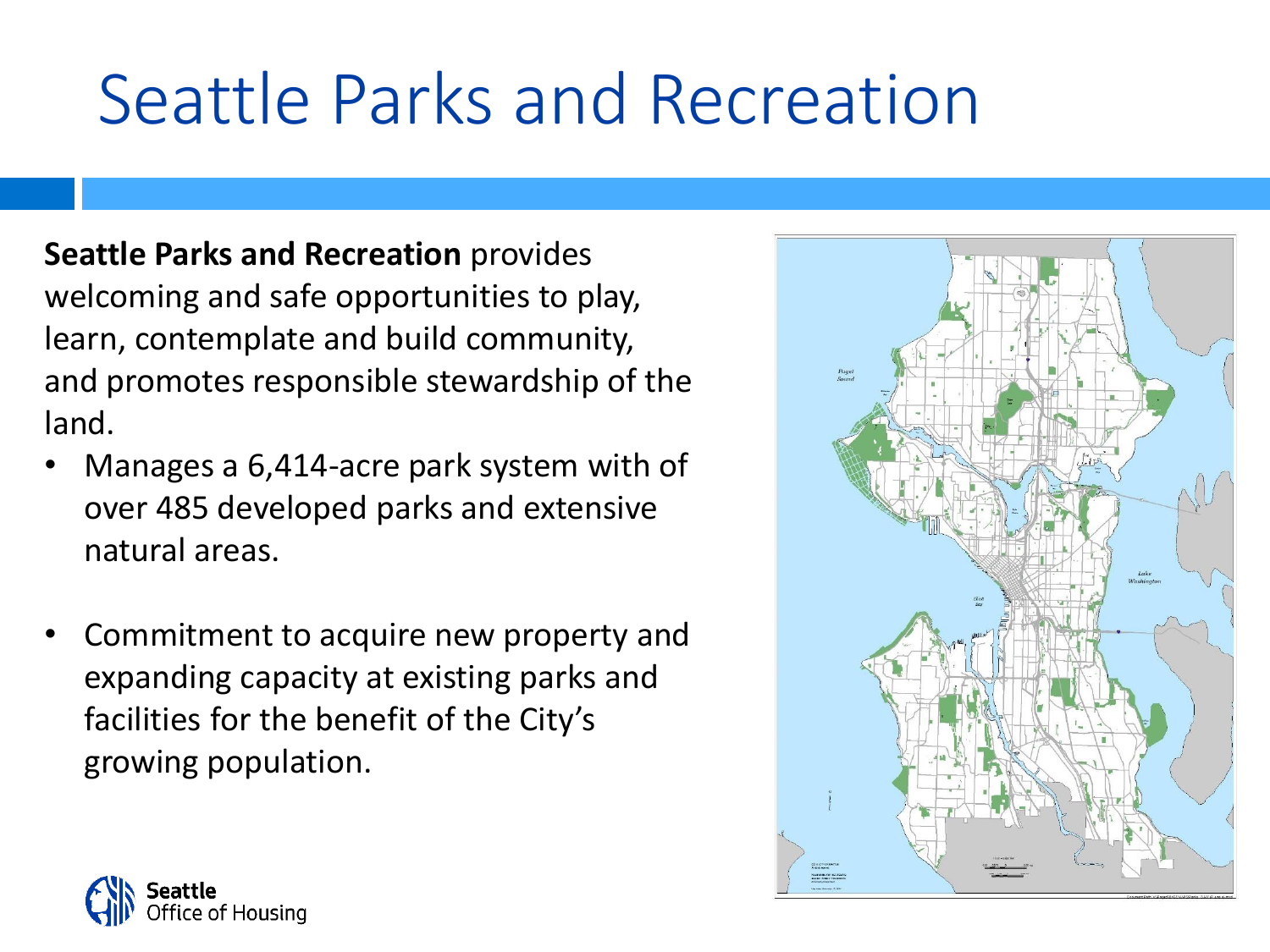#### SEPA Process

- □ SEPA: SEPA is the State Environmental Policy Act, a state law that directs agencies to consider environmental information before committing to a particular course of action on a project and encourages public involvement in agency decisions.
- □ Scoping: Invites public input on the range of alternatives, mitigation measures, and probable adverse impacts
- **Environmental Impact Statement (EIS):** An EIS is required by SEPA for certain actions that may significantly affect the quality of the natural and human environment. An EIS is an objective, impartial evaluation of the environmental consequences of a proposed project.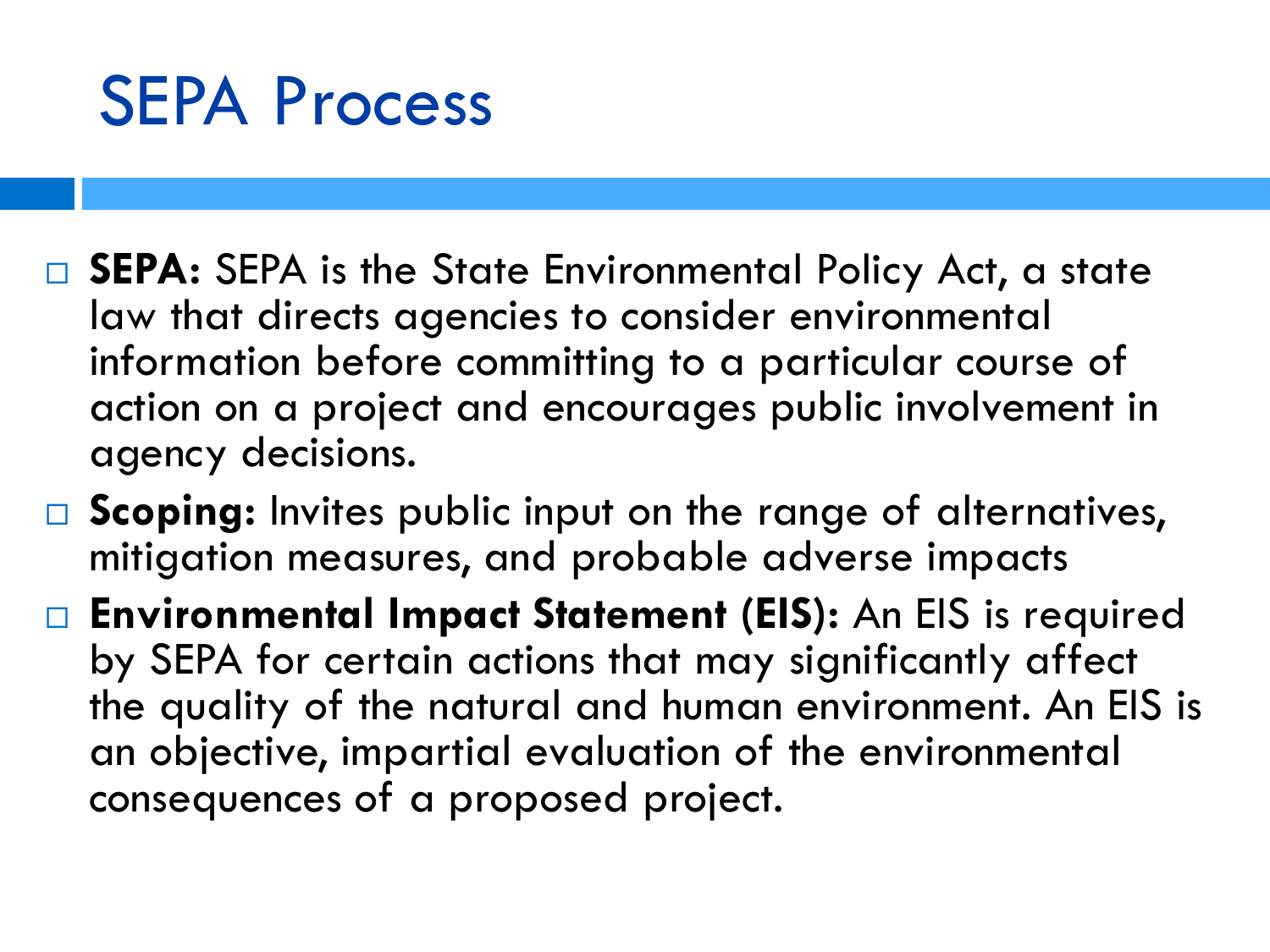### Proposed EIS Alternatives

- **Alternative 1 – Mixed Income Affordable Housing and Public Park Uses:** Development of a mix of affordable housing onsite, including homeless and affordable rental and ownership housing, with a portion of the site likely rezoned to Lowrise residential zoning. Public park uses would also be created, including active park facilities, preserved existing natural areas and conversion of an existing structure to a park maintenance facility.
- **Alternative 2 – Market Rate Housing Onsite; Affordable and Homeless Housing Offsite:** Development of market rate single family housing under current zoning onsite, and construction of homeless and affordable housing at an off-site location.
- **Alternative 3 – Public Park Onsite; Affordable and Homeless Housing Offsite:** Development of the entire site as a public park, and construction of homeless and affordable housing at an off-site location.
- **Alternative 4 – No Action Alternative:** No redevelopment of the site; existing structures onsite would be maintained.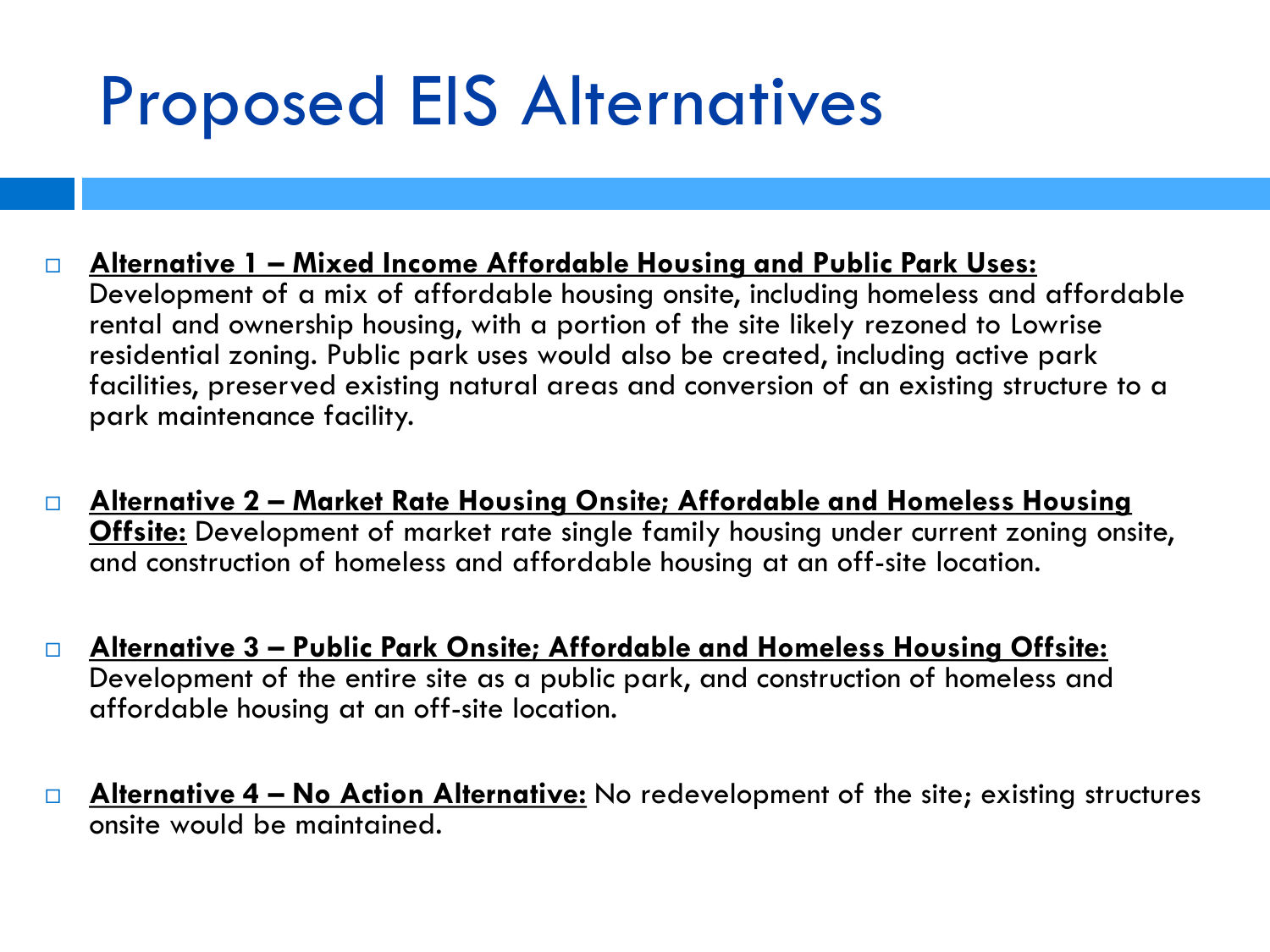#### Timeline and Opportunities for Input

- June 2017 Scoping Process
- □ Fall 2017 Draft EIS / Public Hearing and Comment Period
- □ Winter 2017-18 Final EIS published
- Spring/Summer 2018 Proposed Redevelopment Plan prepared for public comment
- □ Summer 2018 City Council review
- □ Subsequent Parks Planning process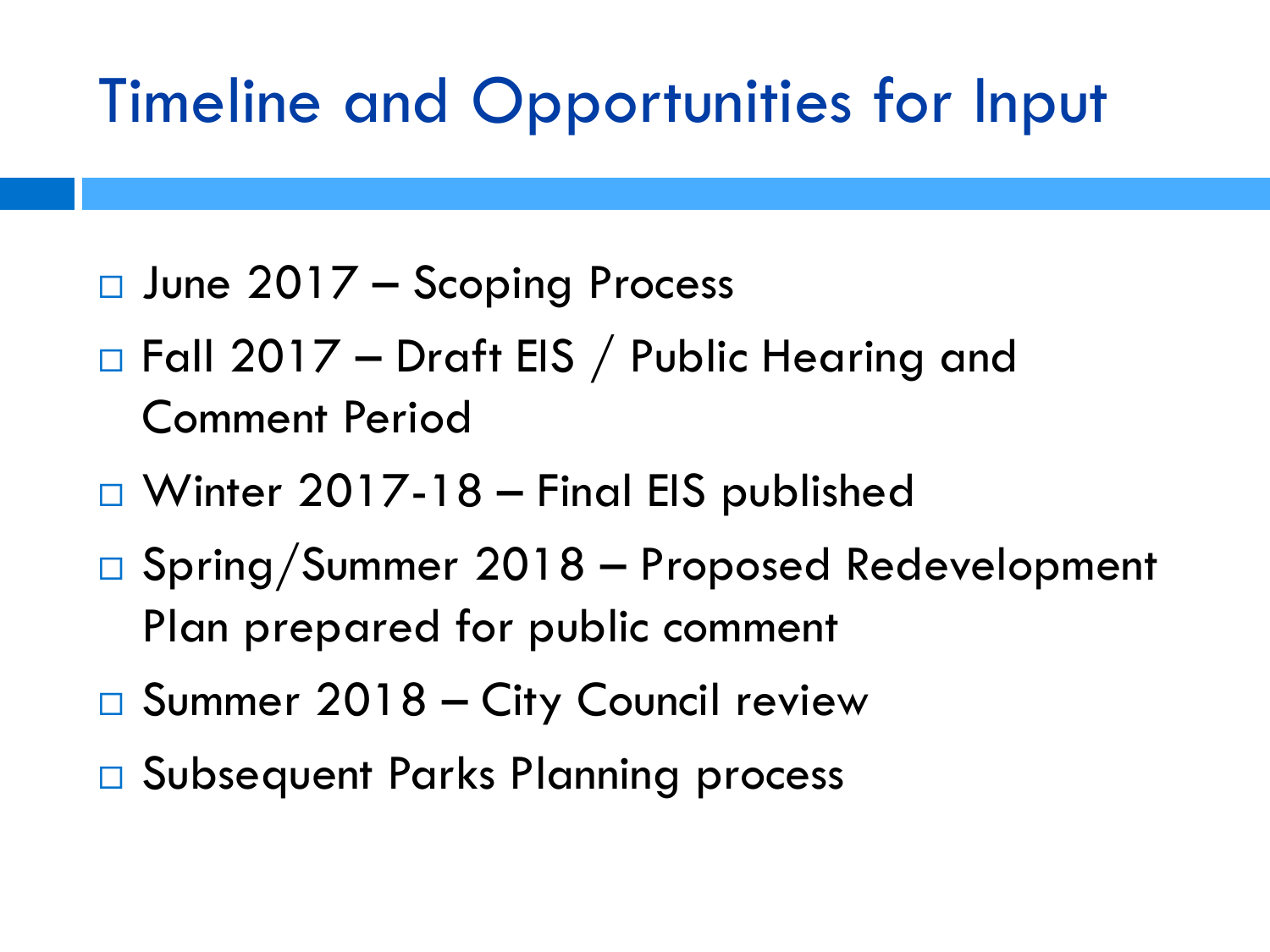### Public Comments

□ Public comment station for verbal public comment

□ Written comment forms available

*Following public meeting:*

 $\Box$  Email comments to: OH\_Comments@seattle.gov

□ Mail comments to:

Lindsay Masters Office of Housing PO Box 94725 Seattle, WA 98124-4725